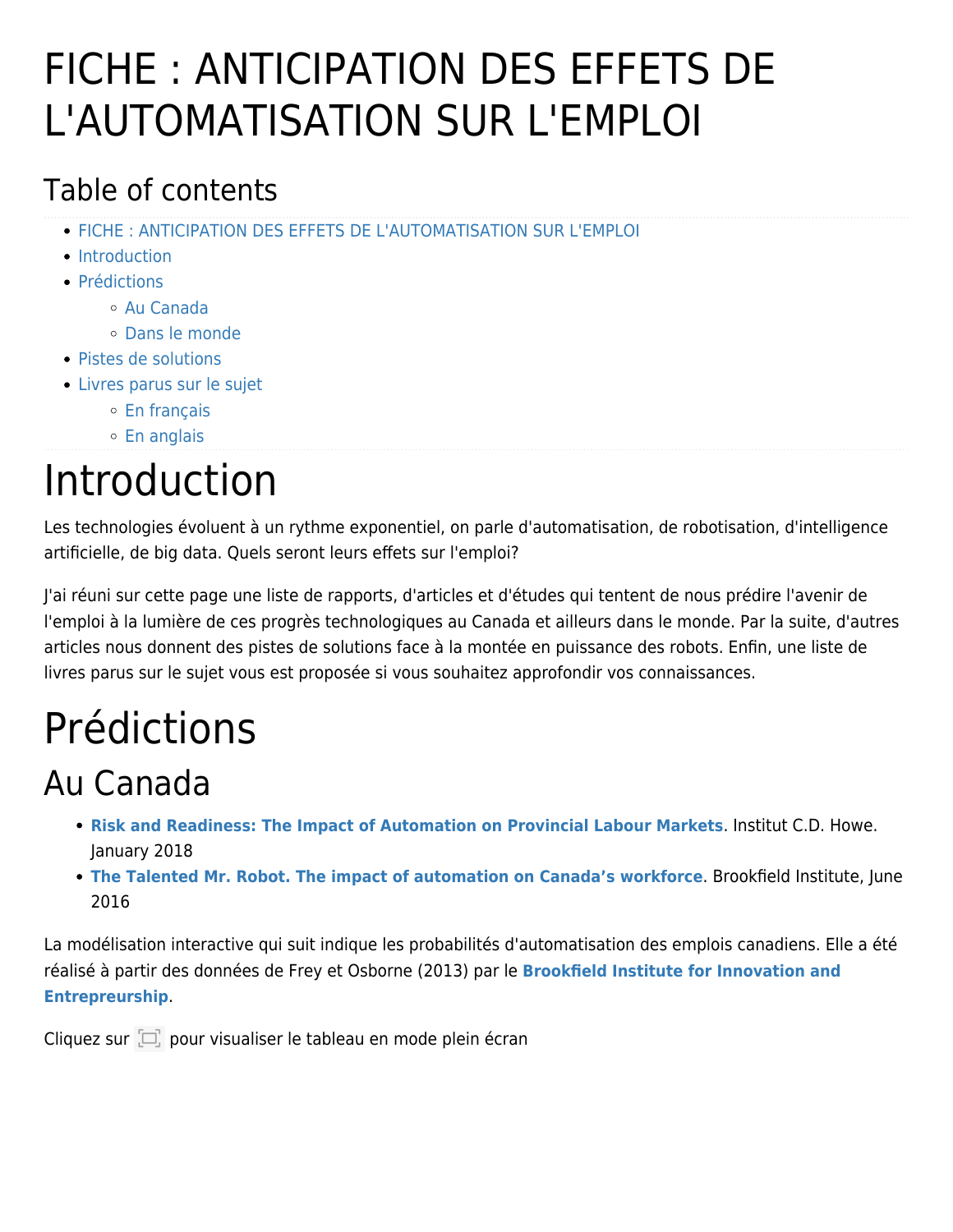

### Dans le monde

- **[The Changing Nature of Work studies how the nature of work is changing as a result of advances](http://www.worldbank.org/en/publication/wdr2019) [in technology today](http://www.worldbank.org/en/publication/wdr2019)**. The World Development Report (WDR) 2019.
- "**[Notes from the frontier modeling the impact of AI on the world economy](https://www.mckinsey.com/~/media/McKinsey/Featured%20Insights/Artificial%20Intelligence/Notes%20from%20the%20frontier%20Modeling%20the%20impact%20of%20AI%20on%20the%20world%20economy/MGI-Notes-from-the-frontier-Modeling-the-impact-of-AI-on-the-world-economy.ashx)**". McKinsey&Company, September 2018.
- Nedelkoska, L. and G. Quintini (2018), "**[Automation, skills use and training](https://www.oecd-ilibrary.org/docserver/2e2f4eea-en.pdf?expires=1524594300&id=id&accname=guest&checksum=3D678FC12FA4842F439716E2DF67D250)**", OECD Social, Employment and Migration Working Papers, No. 202, OECD Publishing, Paris.http://dx.doi.org/10.1787/2e2f4eea-en
- **[Digitalisation and the Future of Manufacturing in Africa](https://set.odi.org/wp-content/uploads/2018/03/SET_Digitalisation-and-future-of-African-manufacturing_Final.pdf)**. Supporting Economic Transformation, March, 2018.
- **[How to Reform Worker-Training and Adjustment Policies for an Era of Technological Change](https://www.itif.org/publications/2018/02/20/technological-innovation-employment-and-workforce-adjustment-policies?_ga=2.64015528.66262530.1519228955-1258694011.1519228955)**. Information Technology & Innovation Foundation, February, 2018.
- **[Towards a Reskilling Revolution](http://www3.weforum.org/docs/WEF_FOW_Reskilling_Revolution.pdf)**. World Economic Forum, January, 2018
- **[Jobs lost, jobs gained : workforce transitions in a time of automation](https://technologyreview.us11.list-manage.com/track/click?u=47c1a9cec9749a8f8cbc83e78&id=66f78fce4f&e=0d3e8516e9)**. McKinsey Global Institute, December 2017
- **[21 Jobs of the Future. A guide to getting and staying employed over the next 10 years](https://www.cognizant.com/whitepapers/21-jobs-of-the-future-a-guide-to-getting-and-staying-employed-over-the-next-10-years-codex3049.pdf)**. Center For The Future of Work, November, 2017
- **[Automation in Everyday Life](http://www.pewinternet.org/2017/10/04/automation-in-everyday-life/)**. Pew Research Center, October, 2017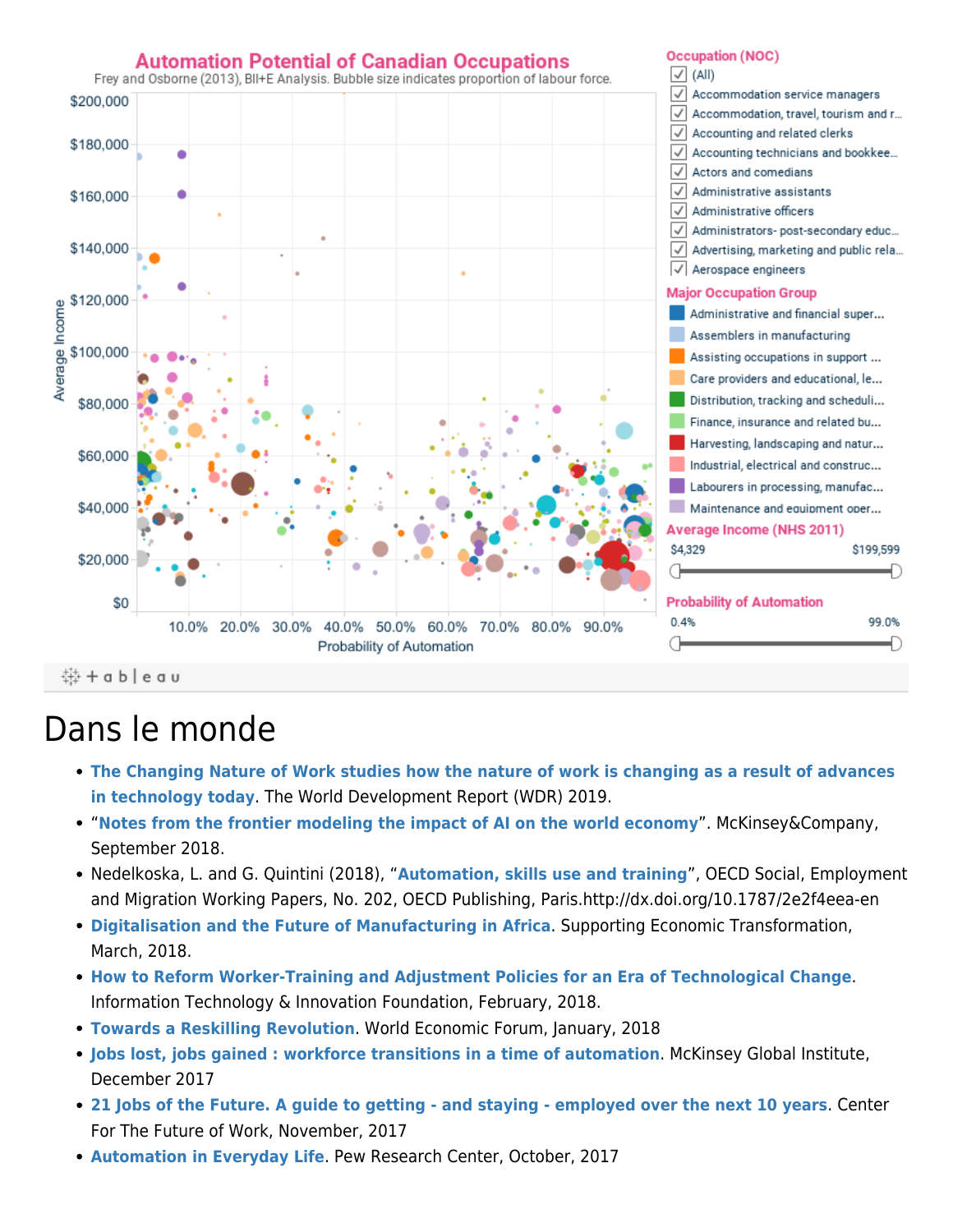- Bakhshi, H., Downing, J., Osborne, M. and Schneider, P. (2017). **[The Future of Skills: Employment in](http://www.nesta.org.uk/sites/default/files/the_future_of_skills_employment_in_2030_0.pdf) [2030](http://www.nesta.org.uk/sites/default/files/the_future_of_skills_employment_in_2030_0.pdf)**. London: Pearson and Nesta. **[Visualisation interactive](http://data-viz.nesta.org.uk/future-skills/index.html)**
- **[2017 Deloitte Global Human Capital Trends Rewriting the rules for the digital age](https://www2.deloitte.com/content/dam/Deloitte/us/Documents/human-capital/hc-2017-global-human-capital-trends-us.pdf)** Deloitte University Press, 2017
- **[Robots and jobs : Evidence from US labor markets](http://papers.nber.org/tmp/7580-w23285.pdf)**. NBER Working paper series, March 2017
- **[Work in progress. Towards a leaner, smarter public-sector workforce.](http://www.reform.uk/wp-content/uploads/2017/02/Reform-Work-in-progress-report.pdf)** Reform workforce, February 2017
- **[A Future That Works : Automation, Employment, and Productivity](http://www.mckinsey.com/~/media/McKinsey/Global%20Themes/Digital%20Disruption/Harnessing%20automation%20for%20a%20future%20that%20works/MGI-A-future-that-works-Executive-summary.ashx)**. McKinsey Global Institute, January 2017
- **[Artificial Intelligence, Automation, and the Economy](https://www.whitehouse.gov/sites/whitehouse.gov/files/documents/Artificial-Intelligence-Automation-Economy.PDF)**. Executive office of the President, December 2016
- **[Preparing for the Future of Artifical Intelligence](https://www.whitehouse.gov/sites/default/files/whitehouse_files/microsites/ostp/NSTC/preparing_for_the_future_of_ai.pdf)**. Executive Office of the President, October 2016
- **[Robots and Industrialization in Developing Countries](http://unctad.org/en/PublicationsLibrary/presspb2016d6_en.pdf)**. United Nations UNCTAD, n.50 October 2016
- **[The Future of Jobs Employment, Skills and Workforce Strategy for the Fourth Industrial](http://www3.weforum.org/docs/WEF_Future_of_Jobs.pdf) [Revolution](http://www3.weforum.org/docs/WEF_Future_of_Jobs.pdf)**. World Economic Forum, 2016
- **[From Internet to Robotics 2016 Edition A Roadmap for US Robotics](http://jacobsschool.ucsd.edu/contextualrobotics/docs/rm3-final-rs.pdf)**. Collectif, 2016
- **[Four fundamentals of workplace automation](http://www.yourworkplace.ca/wp-content/uploads/2013/08/Four-fundamentals-of-workplace-automation.pdf)**. McKinsey, November 2015
- Frey, C.B. and Osborne, M. A., 2013. **[The Future of employment : How Susceptible are Jobs to](http://www.oxfordmartin.ox.ac.uk/downloads/academic/future-of-employment.pdf) [Computerization ?](http://www.oxfordmartin.ox.ac.uk/downloads/academic/future-of-employment.pdf)**. Oxford University

## Pistes de solutions

- **[Special report: Lifelong education](http://www.economist.com/printedition/2017-01-14)**. The Economist Jan 14th, 2017 (paywall)
	- Technology and education **[Equipping people to stay ahead of technological change](http://www.economist.com/news/leaders/21714341-it-easy-say-people-need-keep-learning-throughout-their-careers-practicalities)**
	- Learning and earning **[Lifelong learning is becoming an economic imperative](http://www.economist.com/news/special-report/21714169-technological-change-demands-stronger-and-more-continuous-connections-between-education)**
	- Cognition switch **[What employers can do to encourage their workers to retrain](http://www.economist.com/news/special-report/21714171-companies-are-embracing-learning-core-skill-what-employers-can-do-encourage-their)**
	- Old dogs, new tricks **[How older employees perform in the workplace](http://www.economist.com/news/special-report/21714174-people-age-brain-changes-both-good-ways-and-bad-how-older-employees-perform)**
	- The return of the MOOC **[Established education providers v new contenders](http://www.economist.com/news/special-report/21714173-alternative-providers-education-must-solve-problems-cost-and)**
	- Pathway dependency **[Turning qualifications into jobs](http://www.economist.com/news/special-report/21714172-how-technology-can-help-myriad-ways-turning-qualifications-jobs)**
	- The elephant in the truck **[Retraining low-skilled workers](http://www.economist.com/news/special-report/21714175-systems-continuous-reskilling-threaten-buttress-inequality-retraining-low-skilled)**

NB Si vous êtes étudiant(e), vous devriez avoir accès aux articles à partir des bases de données académiques.

- **[Elon Musk: Robots will take your jobs, government will have to pay your wage](http://www.cnbc.com/2016/11/04/elon-musk-robots-will-take-your-jobs-government-will-have-to-pay-your-wage.html)**. Catherine Clifford, CNBC, Friday, 4 Nov 2016 | 2:19 PM ET
- Stiegler, B. **[L'emploi est mort, vive le travail! Réinventer le travail à l'ère de l'automatisation](http://www.culturemobile.net/visions/bernard-stiegler-emploi-est-mort-vive-travail)**.

D'ici une vingtaine d'années, l'automatisation va déferler sur tous les secteurs de l'économie mondiale et signer la mort définitive de l'emploi. Et si c'était une vraie bonne nouvelle ? Parce que l'emploi, cette activité privée de sens qui est sanctionnée par un salaire, a détruit le travail, explique le philosophe Bernard Stiegler. Et parce que la fin de l'emploi est l'occasion de réinventer le travail au cœur de nos sociétés du numérique, de construire une économie contributive en lieu et place de cette «économie de l'incurie» qui nous détruit à petit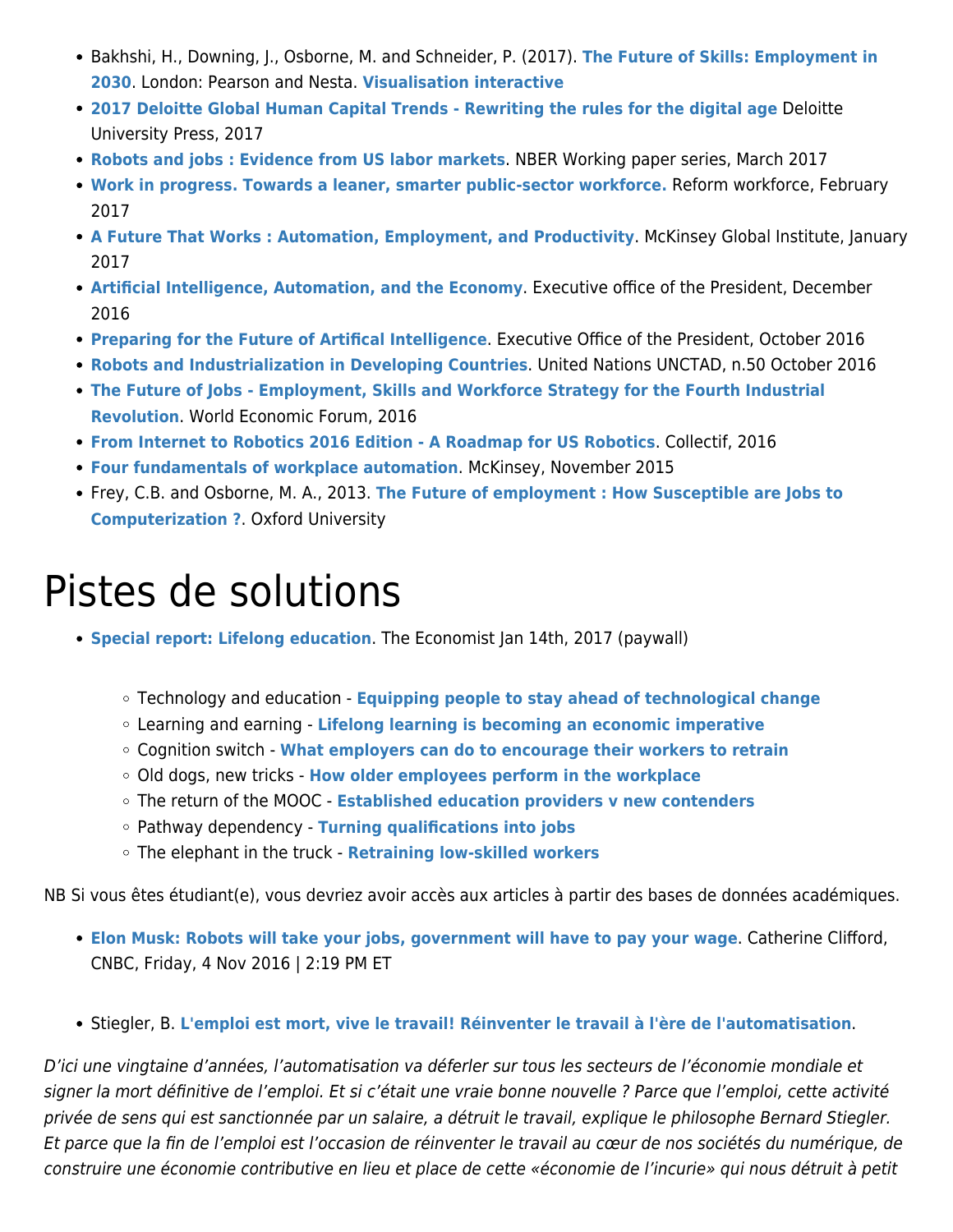## Livres parus sur le sujet En français

Dumouchel, P. et Damiano, L. 2016. **[Vivre avec les robots. Essai sur l'empathie artificielle](http://www.seuil.com/ouvrage/vivre-avec-les-robots-paul-dumouchel/9782021143614)**. Seuil

Les robots sociaux sont conçus pour fonctionner au sein de milieux façonnés, contrôlés et occupés par des êtres humains. Leur apparence physique n'est pas faite pour tromper : ils restent aux yeux de tous des robots qui ne « singent » pas l'homme. Il est pourtant possible de leur conférer une individualité. Les recherches les plus avancées visent à les rendre capables d'émotions et à les doter d'empathie.

La robotique sociale tend à créer des substituts, des robots susceptibles de nous remplacer dans certaines tâches, mais sans pour autant qu'ils prennent notre place. La majorité des objets techniques omniprésents dans notre vie demeurent invisibles tant qu'ils fonctionnent correctement. La présence active, qui est la condition essentielle de leur rôle de substitut, est au contraire la caractéristique centrale des robots sociaux.

Ce livre dessine les traits d'une transformation technique, sociale et culturelle déjà en cours de réalisation, une relation de coévolution qui n'a jamais eu de précédent dans l'histoire de l'humanité. Cette relation avec des créatures artificielles dotées de compétences sociales et capables de remplir des rôles sociaux va conduire l'humanité à une bifurcation où des formes neuves de socialité seront susceptibles de surgir. **[Source](http://www.seuil.com/ouvrage/vivre-avec-les-robots-paul-dumouchel/9782021143614)**

Collectif, 2016. *[En compagnie des robots](http://www.premierparallele.fr/livre/en-compagnie-des-robots)*

Tentons une expérience de pensée. Imaginons un monde où des robots nous tiendraient compagnie. Des machines aux traits humains, tour à tour souriantes et geignardes, qui nous accompagneraient au quotidien. Nous leur serions aussi attachés que nous le sommes à nos animaux domestiques. En vérité, ce monde est déjà en partie le nôtre. Ces robots d'un nouveau genre sont déjà dans les maisons de retraite, dans les écoles. Ils génèrent un attachement très puissant. Comment un tel lien peut-il se nouer ? Que dit-il de nous ? Quels risques prenons-nous en faisant confiance à ces logiciels incarnés, potentiellement espions ? Faut-il, pour se protéger d'eux, leur octroyer un statut juridique spécifique ? **[Source](http://www.premierparallele.fr/livre/en-compagnie-des-robots)**

### En anglais

Susskind, R. 2017. *[Future of the Professions](https://bookshop.theguardian.com/future-of-the-professions-479040.html)*. Oxford University Press

This book predicts the decline of today's professions and introduces the people and systems that will replace them. In an internet-enhanced society, according to Richard Susskind and Daniel Susskind, we will neither need nor want doctors, teachers, accountants, architects, the clergy, consultants, lawyers, and many others, to work as they did in the 20th century. The Future of the Professions explains how increasingly capable technologies - from telepresence to artificial intelligence - will place the 'practical expertise' of the finest specialists at the fingertips of everyone, often at no or low cost and without face-to-face interaction. The authors challenge the 'grand bargain' - the arrangement that grants various monopolies to today's professionals. They argue that our current professions are antiquated, opaque and no longer affordable, and that the expertise of their best is enjoyed only by a few. In their place, they propose five new models for producing and distributing expertise in society. The book raises profound policy issues, not least about